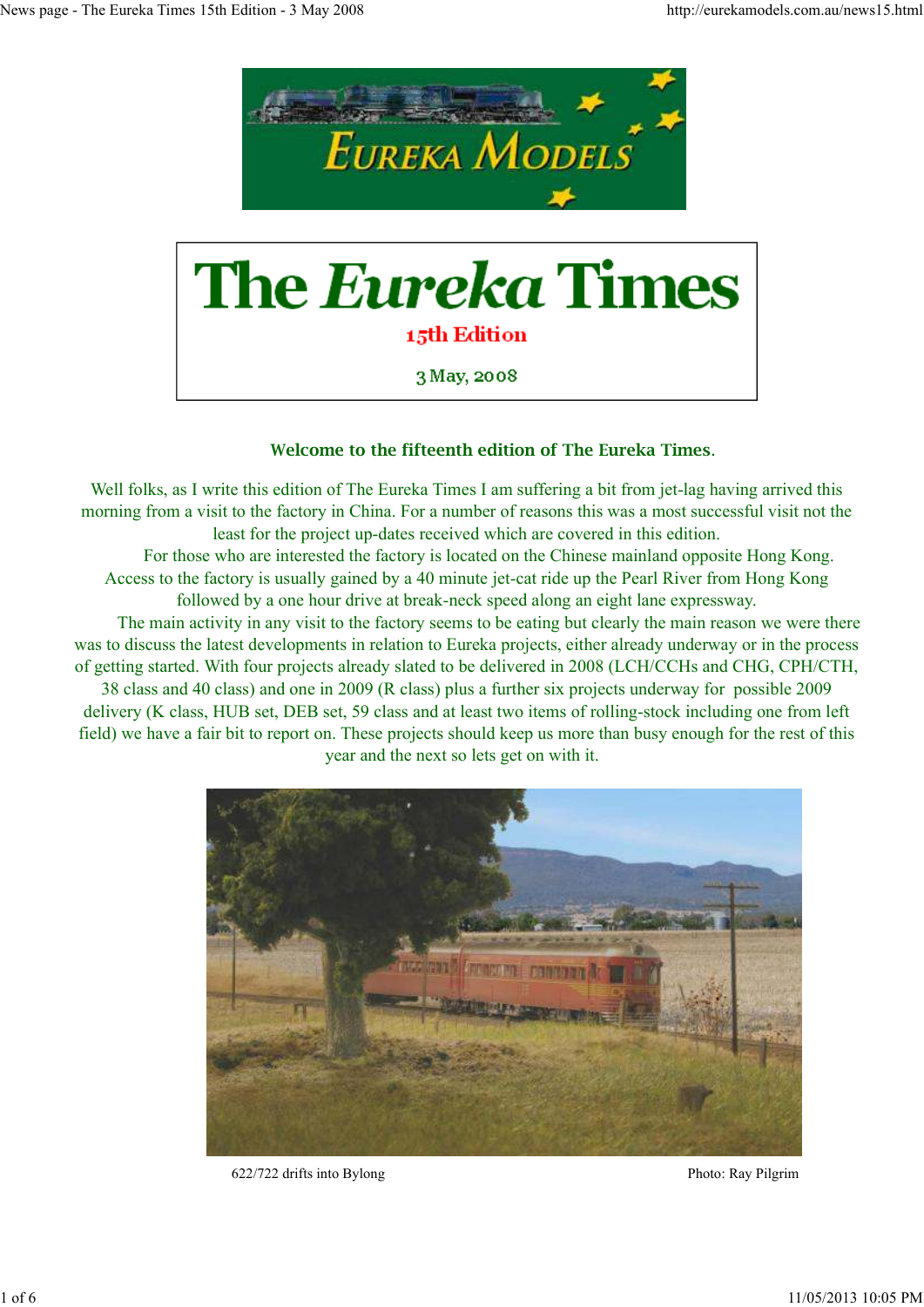# **The CPH/CTH NSWGR rail motor set.**

 All modifications on the CPH/CTH are now complete, art work is at the factory and we are waiting for paint samples after which final assembly will be completed. We expect to have painted samples by the end of May and have been told to expect delivery before September.



CPH and trailer with tongue and groove siding and crown lights approaching Breeza Trestle. Photo: Ray Pilgrim

### The art work for the CPH/CTH rail motor sets is show below. The numbers that will be available are as follows:

| <b>Livery</b>                                          | <b>CPH Power</b><br>Car | <b>CTH Trailer Car</b> |
|--------------------------------------------------------|-------------------------|------------------------|
| Silver with Blue Lining                                |                         | 51                     |
|                                                        |                         | 53                     |
| Green and Cream                                        |                         | 54                     |
| <b>Tuscan and Russet</b>                               | 12                      | 53                     |
|                                                        | 26                      | 53                     |
|                                                        | 28                      | 53                     |
| <b>Indian Red with Cream</b><br>lining $1st/2nd$ class |                         |                        |

### **Tongue and Groove siding cars with crown lights.**

### **Masonite Siding**

| Livery                       | <b>CPH Power Car</b> | <b>CTH Trailer Car</b> |
|------------------------------|----------------------|------------------------|
| Indian Red with Yellow Lines |                      |                        |
|                              |                      |                        |

 The above combinations are not exactly the same as those previously advised so if your original choice is not here or if you have not previously advised your preference please let us know now so that we are ready when the models arrive. Some of the liveries are being ordered in small quantities only so if you have a special preference please advise us now.

 As with previous models we will contact you before we put your model in the post. Models will as usual be sent registered post and if we cannot contact you we will hold the model until we do so.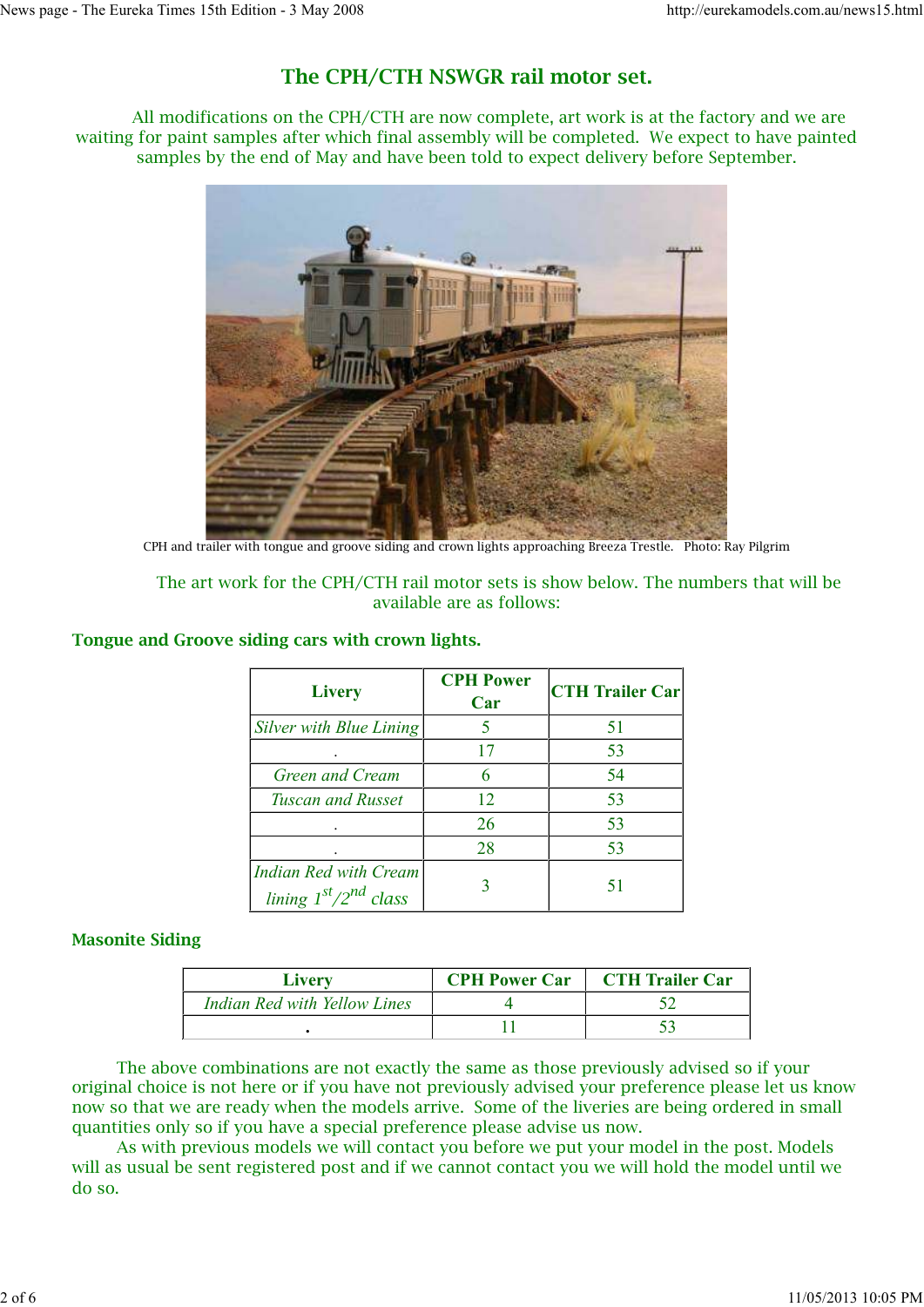

CPH and CTH in Indian Red with Yellow Lining on masonite siding. *More livery examples will be uploaded within the coming week.*

# **The LCH/CCH and CHG Trainpaks**

 This project is nearing completion. The final pilot model for the CHG has been approved and minor corrections to the LCH/CCH pilot models are currently being carried out after which they also will be ready for production. Art-work is now finalised and the factory has advised us to expect delivery before September. In addition to a choice between ten packs of LCHs and CCHs, a mixed pack of five LCHs and five CCHs will be available. At least five sets of numbers will be available for a total of 50 different numbered vehicles.

### **CHG vans will be available separately at a cost of \$49.95 each plus \$5 postage.**

### **The C38**

 We have been agonising over a major modification to the fire-box of the 38 for some time and recently we decided to bite the bullet and instructed the factory to carry out the modifications. This dilemma is one often encountered in a project as we are faced with the choice of making modifications which will result in a more accurate model but will add substantial additional costs to the project and push back the delivery date by several months. In the end we here at Eureka inevitably go for accuracy and live with the delays and extra costs.

 On this visit to the factory we spent considerable time with the head of the art-work department checking in particular the art-work for the CPH/CTHs and the 38s. Although she spoke no English this lady obviously knew her business and with the help of our project co-ordinator as a translator we were able to clarify even the smallest of details.

 All of these means that once the fire-box modification is complete production can be finished. Expected delivery is now October/November.

## **The 40 Class**

 The factory informed us this visit that we should expect to receive the first test shots for the 40 class in June. This caught us a little by surprise, as this project at this stage is proceeding on time. We have therefore initiated preparation of the art-work and are arranging for production of the sound files with QSI. If all these activities go according to plan we should see the 40s in late 2008 or early 2009.

 Those who have not yet ordered their 40s are reminded that the "early-bird" special price expires on the  $30<sup>th</sup>$  of June, 2008. Full payment is required by this date.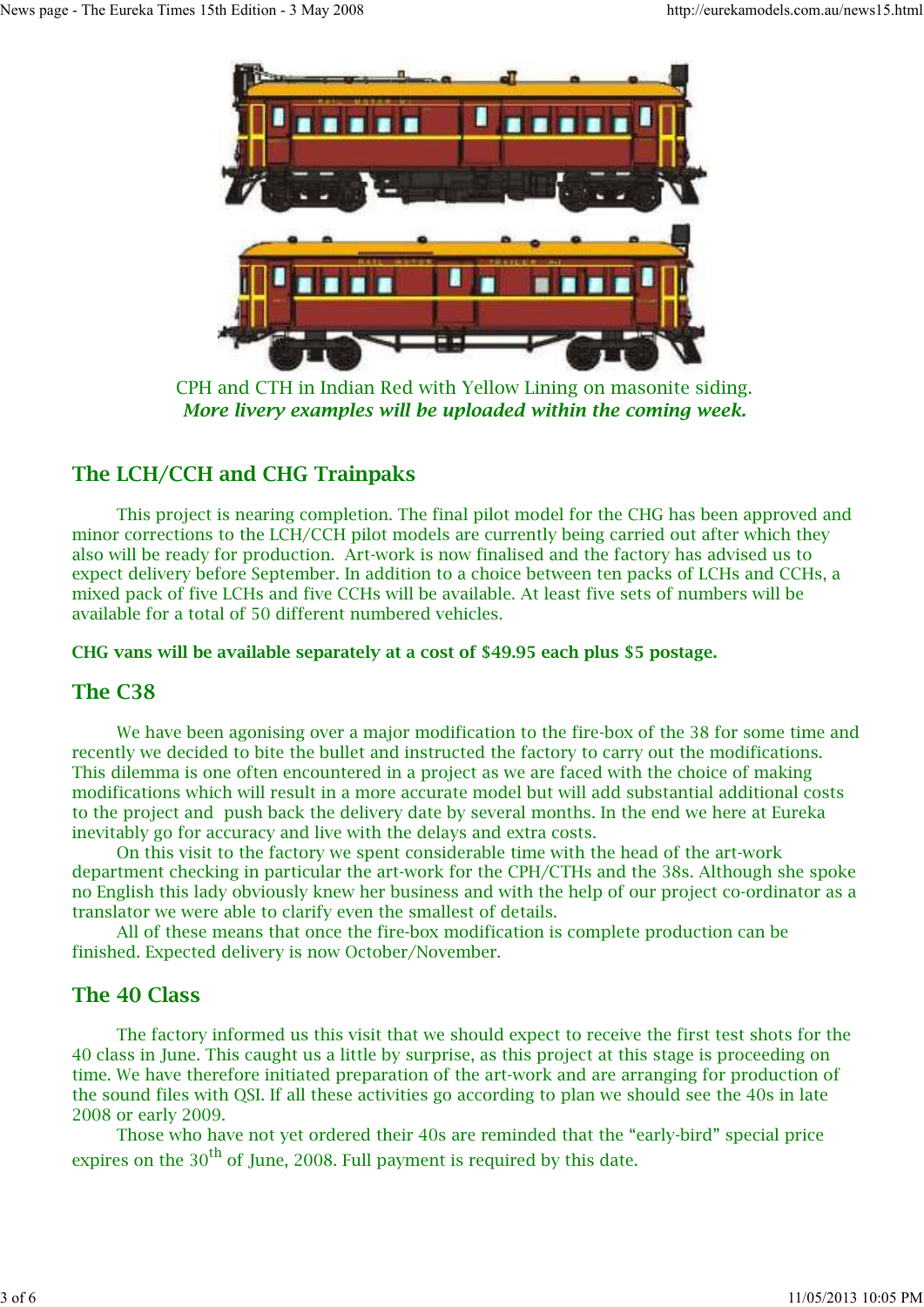# **The R Class**

The R class has suffered from more than its fair share of hold-ups but after a major problem at the factory in 2007 tooling on the R class project is again under-way and we expect to see test shots in October/November which always represents a major step in a project. To all those who have placed orders for the R class and are waiting patiently we again apologise for the slowness of the project.

# **The K class**

As previously stated the second locomotive in our VR collection will be the K class, it is intended to starting tooling no later than July this year to provide for a  $4<sup>th</sup>$  quarter 2009 delivery. It would be preferable if there was a break of around twelve months between the R and K class delivery dates but we do not wish to delay the K class any further and so we will be asking the factory to place the K in the next vacant slot in their tooling program. Order forms for the K will be included in the next issue of The Eureka Times. Work on the next two VR projects has commenced and we are currently examining several other VR rolling-stock projects. More details in the not too distant future.

# **The AD60**

 Stocks of our AD60 are starting to get very low particularly sound equipped models due to a continued healthy local demand for the AD60 (Thanks folks). At the same time our overseas sales are expanding due to our growing number of overseas retail outlets and stocks are expected to be exhausted by October.

 Work on a second run has commenced and discussions with the factory indicate that a 2009 delivery date is likely. Unfortunately, this will almost certainly mean that for a period of time AD60s will be out of stock but this appears to be un-avoidable. More details of the re-run next issue.

# **The 620/720 2 Car Diesel.**

 Stocks of this model are almost exhausted. We have sound equipped units in Tuscan Red only, numbers 623/723 and 624/724 and a few non-sound weathered units left of 623/723.. We also have a small number of un-numbered units in both non-sound and sound equipped models, in Tuscan Red and Indian Red, which we are letting go at \$325 for the non-sound units and \$425 for the sound equipped units.

 Work on a re-run has started and this will involve up-dating the model to allow production of the modernized variation. Candy and City Rail Grey (as below) are the only liveries likely to be produced and the early schemes of the first run will probably not be run ever again. Delivery will be sometime in 2009.

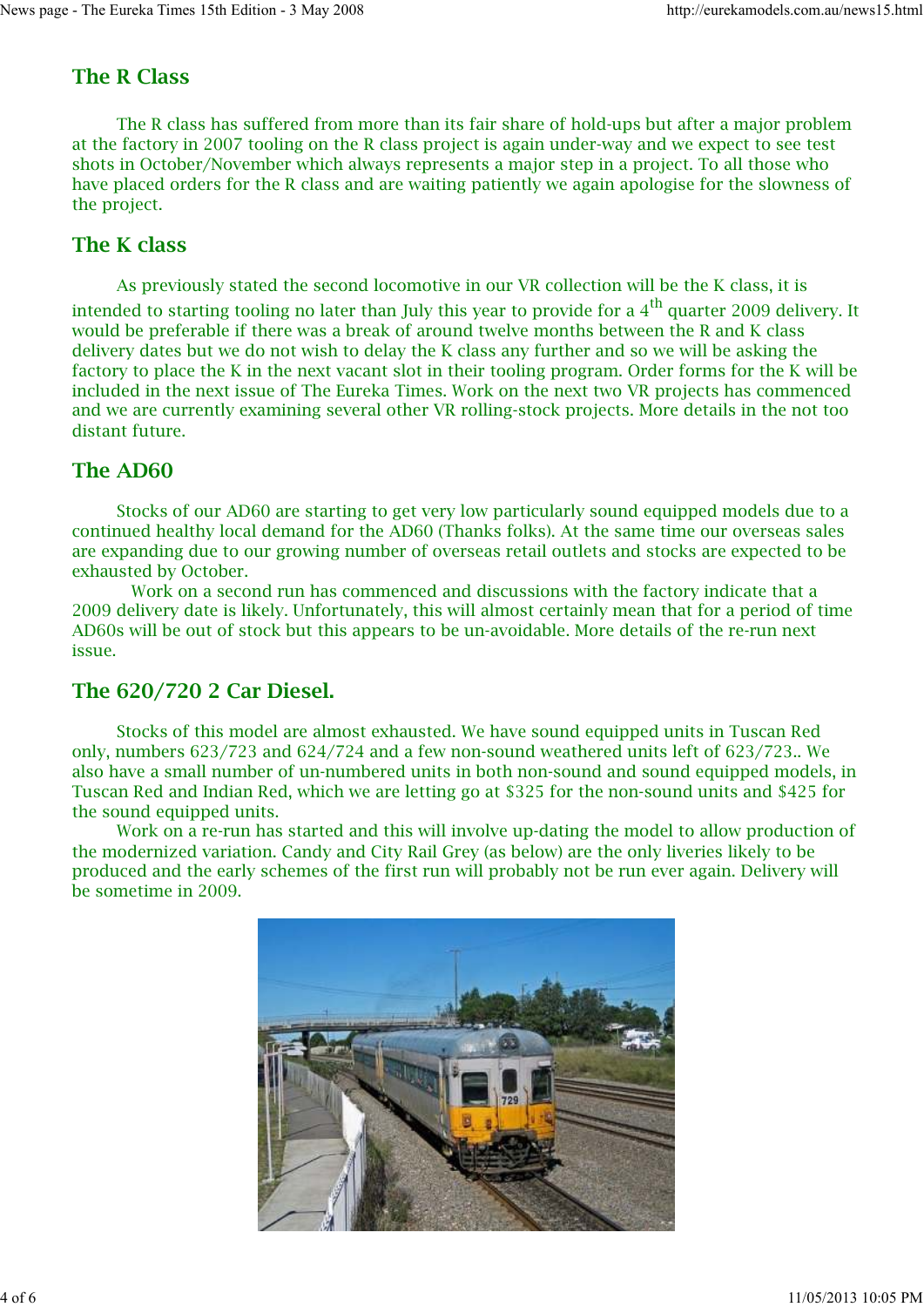Photo: Trent Nicholson

## **900 class DEB set:**

 This project was one of the major topics of discussion at our recent visit to the factory and we are looking at a mid to late 2009 delivery. We will announce full details including price shortly.

## **The HUB sets:**

 This project was also a major topic of discussion on our last visit to the factory and we are awaiting a final quotation after which full details including prices will be announced. A late 2009 delivery date is also expected.

## **The 59 class:**

 The drawings for the NSWGR 59 class are being finalised at the moment with tooling to start in the second half of 2008. We expect to announce full details of this project next issue.

## **Thanks for clearing that up, Donald.**

 Former US Secretary of Defence, Donald Rumsfeld when recently asked to comment on delays in the delivery of Eureka Models projects (and in those of our sister organizations who also commission projects with manufacturers in China) offered the following observation:

"……there are things that we know and things that we don't know. Of the things that we don't know there are some-things that we know we don't know and some-things that we don't know that we don't know……"

 I think that what Donald was trying to tell us here was that no matter how carefully we plan our projects and no matter how much we try to anticipate and factor in events that may cause delays there are always things lurking out there that we have not even thought of and which arrive to bite us on the you know where. Another way that Donald might have put it is …SHIT HAPPENS!!

Thanks Donald.

## **Crystal Ball Department:**

This years National Conference of Fortune Tellers is now over and a poll of all those present who make their living predicting the future was taken and the results so far as the future program of Eureka Models is concerned can be summarised as follows:

| $LCH/CCH + CHG$            | $3rd$ qtr 2008           |  |
|----------------------------|--------------------------|--|
| <b>CPH/CTH</b>             | $3rd$ qtr 2008           |  |
| 38 class                   | $4th$ qtr 2008           |  |
| 40 class                   | $4^{\text{th}}$ qtr 2008 |  |
| AD60 re-run                | $1st$ qtr 2009           |  |
| 620/720 re-run             | $2nd$ qtr 2009           |  |
| R class                    | $2nd$ qtr 2009           |  |
| Mystery rolling-stock item | $2nd$ qtr 2009           |  |
| Oil Trainpak               | $3rd$ qtr 2009           |  |
| HUB set                    | $4th$ qtr 2009           |  |
| K class                    | $4th$ qtr 2009           |  |
| 59 class                   | $4th$ qtr 2009           |  |
|                            |                          |  |